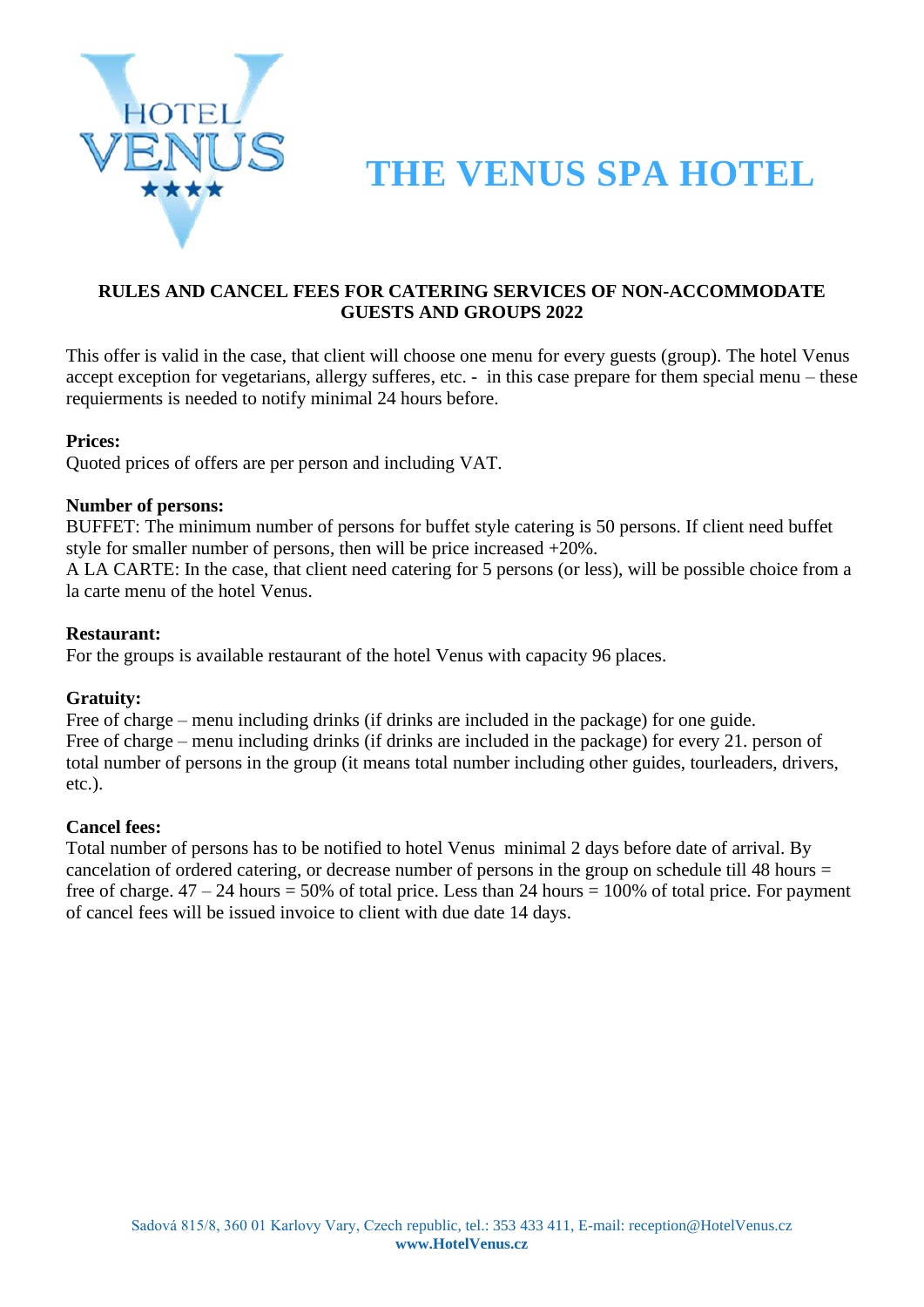

# **ENUS** THE VENUS SPA HOTEL

## **Coffee break 280,- CZK / 11,- €**

Coffee with milk, or tea with lemon 1ks – choice of non-alcoholic drinks Fresh fruits (seasonal) Apple strudel 2ks baguettes

**Welcome cocktail 70,- CZK / 3,- €** Glass of sparkling wine – Bohemia sekt Demi sec Or Glass of Becherovka

Coffee and desserts 125,- $CZK / 5$ ,- $\epsilon$ Coffee pot or tea pot

Choice from three desserts

### **Menu**

Menu 1 250,- CZK / 10,-  $\in$ Bouillon with vegetables Chicken roll with mashed potatoes Apple strudel with whipped cream

Menu 2 290,- CZK / 12,-  $\epsilon$ Venison pate, served with cranberries dip Fine pork roll, served with leaf spinach and gnocchi Chocolatte cake

Menu 3 290,- CZK / 12,-  $\in$ Chicken soup with noodles Roast beef with cream sauce, served with dumplings, lemon and cranberies Sacher cake with whipped cream

Menu 4 260,- CZK / 11,-  $\in$ Chicken soup with herb gnocchi Roast pork with creamy-mushrooms sauce and bacon's dumplings Curd cheese strudel

Menu 5 325,- CZK / 13,- $\epsilon$ Old Bohemian garlic soup Roast pork knee, served with cabbage and dumplings Pancakes with plum jam and curd cheese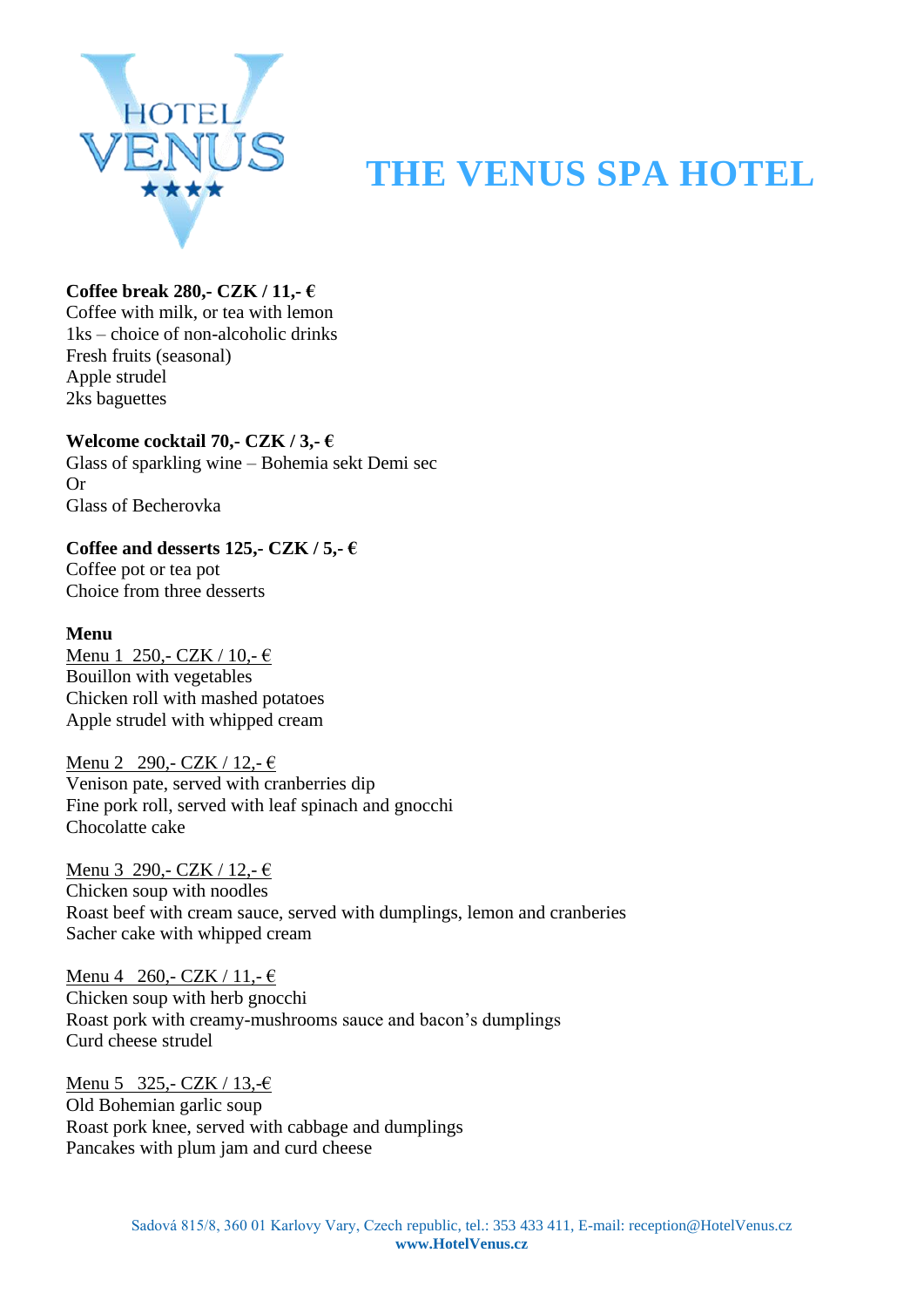

# **ENUS THE VENUS SPA HOTEL**

Menu 6 450,- CZK / 18,-€ Quail eggs, served with lettuce and butter pear's pureé Roasted marinated Norwegian salmon, served with grilled zucchini and parsley potatoes Chocolate-orange mousse

Menu 7 500,- CZK / 20,-€ Creamy mushroom soup Duck breast roasted in dark beer, served with red cabbage and with variation of Czech dumplings Truffle dumplings, served with fruity sauce with cognac

Menu 8 250,- CZK / 10,-€ Chicken soup with home-made noodles Beef goulash, served with  $\frac{1}{2}$  rice and  $\frac{1}{2}$  chips Apple strudel with whipped cream

Menu 9 280,- CZK / 11,-€ Chicken soup with rice and vegetable Pork medallions with asparagus, served with mushroom sauce and chips Fruitcake

Menu 10 290,- CZK / 12,-€ Mixed vegetable salad with Balkan cheese Chicken steak, served with  $\frac{1}{2}$  rice and  $\frac{1}{2}$  chips Sacher cake with whipped cream

Menu 11 440,- CZK / 18,-€ Bouillon with noodles Roasted duck leg, served with potato dumplings and cabbage Apple strudel with whipped cream

Menu 12 325,-Kč / 13,-€ Mixed vegetable salad with Balkan cheese Chicken toll with mashed potatoes Sacher cake with whipped cream